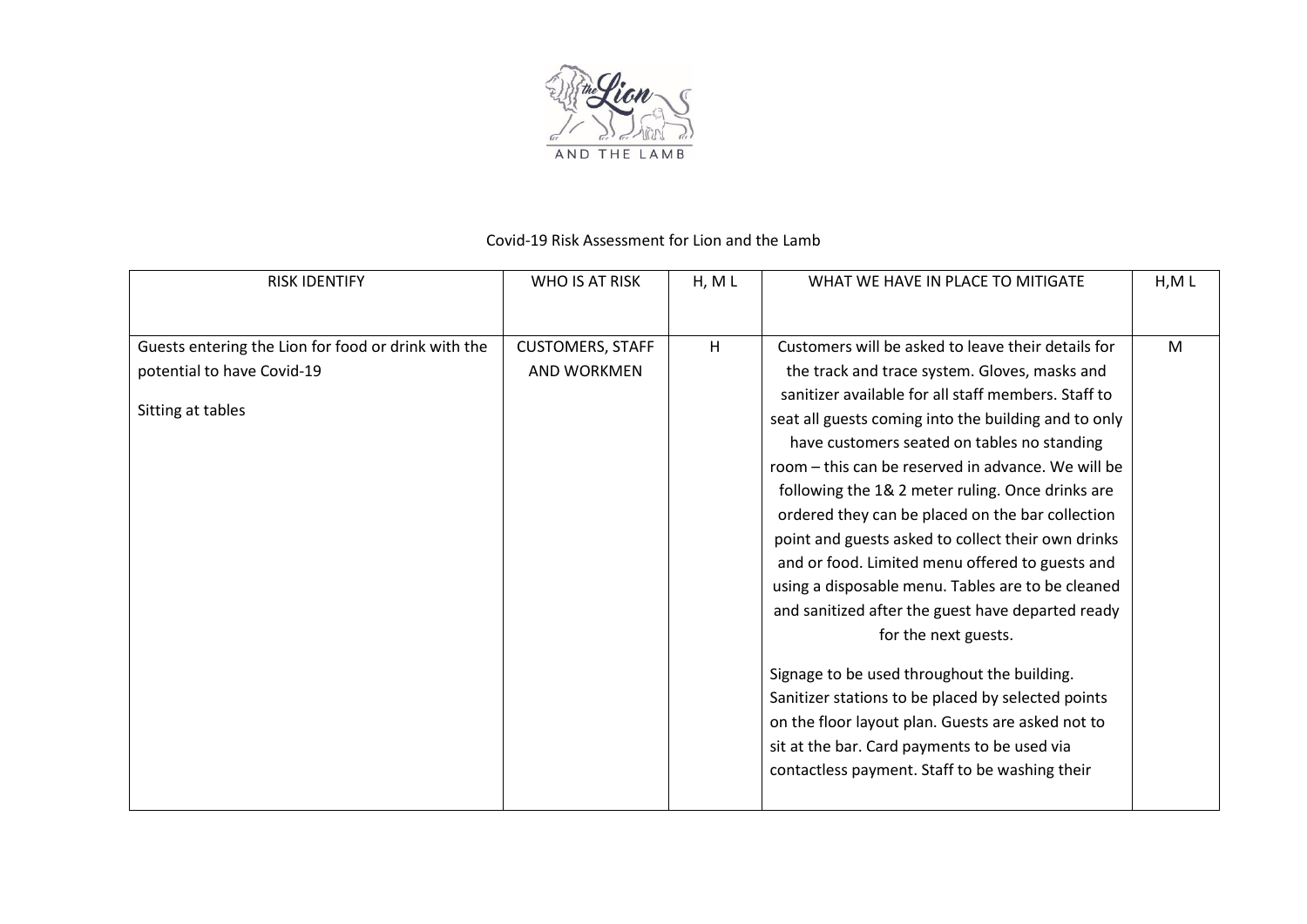|                                                                                                 |                               |   | hands. Internal 1 way system                                                                                                                                                                                                                                              |   |
|-------------------------------------------------------------------------------------------------|-------------------------------|---|---------------------------------------------------------------------------------------------------------------------------------------------------------------------------------------------------------------------------------------------------------------------------|---|
| Staff and housekeeping staff cleaning the pub risk<br>to contract or to pass on Covid-19        | STAFF, CUSTOMERS<br>& WORKMEN | M | Cleaners and housekeeping to be wearing PPE and<br>follow new cleaning regime and signage<br>documentation to show they understand and will<br>follow                                                                                                                     | M |
| Rooms and HK cleaning risk to contract or to pass<br>on Covid-19                                | STAFF, CUSTOMERS<br>& WORKMEN | M | As with the cleaning of downstairs to follow new<br>cleaning safety guidelines. PPE to be warn.<br>Housekeeping to only be down once the guest has<br>left the room.                                                                                                      | M |
| Beer glasses and touching with the transfer of<br>covid-19                                      | STAFF, CUSTOMERS<br>& WORKMEN | M | A new glass is used each time a customer requires<br>a drink and the glass washer used with correct<br>temps to sanitizer. Staff to wear gloves. Staff to<br>wash their hand following cleaning guidelines.<br>Tables cleared after guests have finished and<br>departed. |   |
| Juke box to have the sound minimised so guests<br>don't need to shout and water vapour transfer | STAFF, CUSTOMERS<br>& WORKMEN | M | Juke box controlled by staff so cannot be turned<br>up to reduce the need for shouting. Areas<br>sanitized following cleaning schedule                                                                                                                                    |   |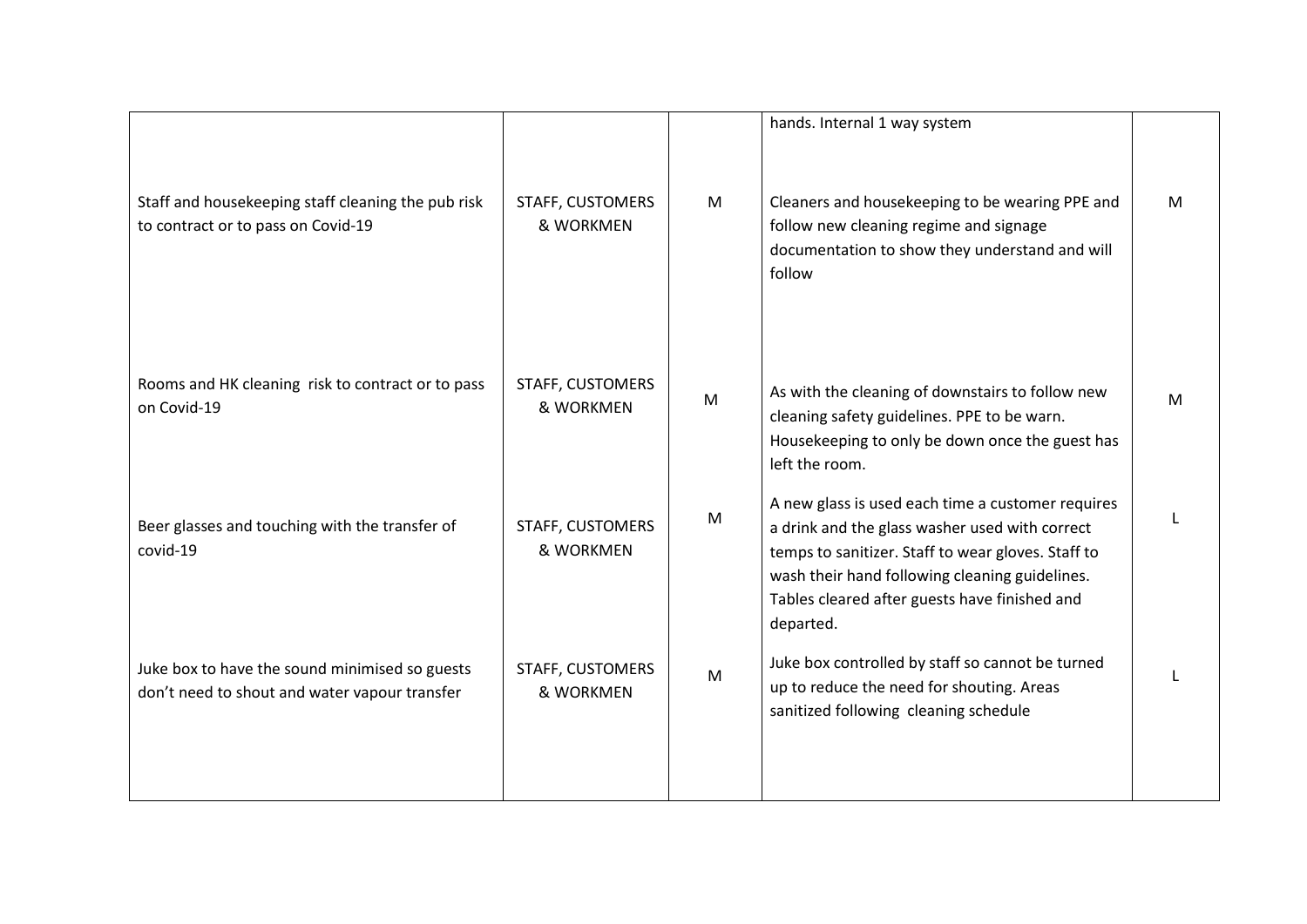| Toilets are an enclosed space so high risk of covid-<br>19 transfer                                                           | STAFF, CUSTOMERS<br>& WORKMEN        | H | Sanitizer outside each bathroom door and guests<br>asked to sanitize before entering. Staff to control<br>the 1 in 1 out by monitoring the levels of<br>customers within the building. Toilets to be<br>cleaned each morning.                                                                                                                                   | M |
|-------------------------------------------------------------------------------------------------------------------------------|--------------------------------------|---|-----------------------------------------------------------------------------------------------------------------------------------------------------------------------------------------------------------------------------------------------------------------------------------------------------------------------------------------------------------------|---|
| Tables inside risk to staff touching surfaces transfer<br>covid-19                                                            | STAFF, CUSTOMERS<br>& WORKMEN        | H | Tables cleared once guests have left the table the<br>cleaned and sanitized. Staff member to wear<br>gloves and masks when serving guests food.                                                                                                                                                                                                                 | L |
| Food deliveries to guests houses transfer of covid-<br>19                                                                     | <b>CUSTOMERS AND</b><br><b>STAFF</b> | H | Food paid in advance. Staff member to call guest<br>and leave somewhere pre-arranged with the<br>customer.                                                                                                                                                                                                                                                      |   |
| Chefs in the kitchen and such a small space there<br>cannot be the 1-2m rule                                                  | <b>STAFF</b>                         | H | Following the cleaning schedule of cleaning hands<br>very regularly. Wearing gloves and masks. Staff<br>staggered where possible. No more than the chefs<br>in the cooking side of the kitchen and staff<br>member is called to take the food to guests using<br>PPE. Clean uniform each day. Chefs to work in a<br>'bubble' same staff same shifts to minimise |   |
| Staff being asked to return to work and the<br>dangers of covid-19 and the psychological effect<br>from such a long time off. | <b>STAFF</b>                         | H | Staff invited back to discuss dangers and work<br>through so they are happy we have done enough<br>to minimise their risk. If asked back then there                                                                                                                                                                                                             |   |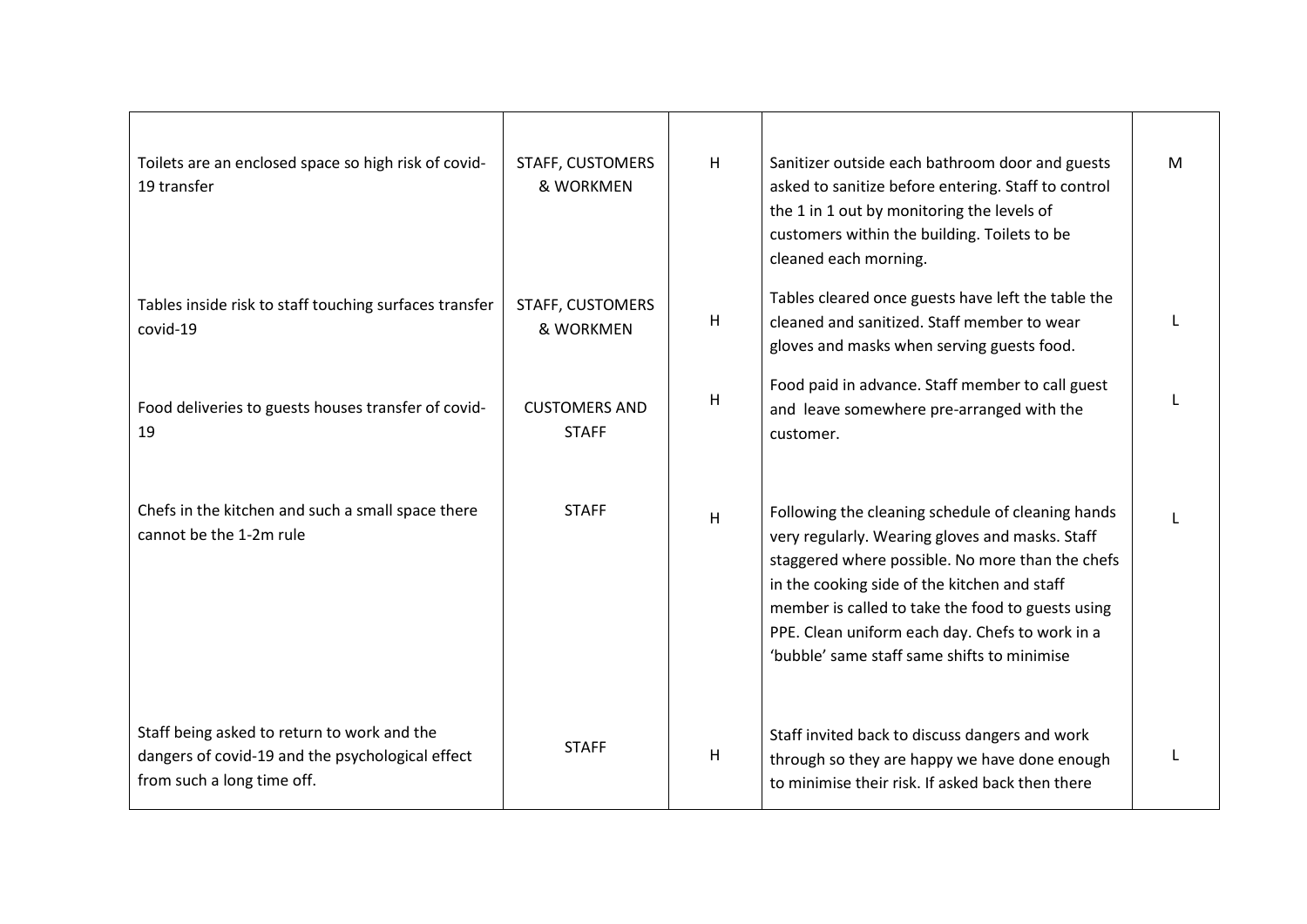|                                                                                                                          |                                      |                | should be no reason why they cannot return for<br>part time hours.                                                                                                                                                                                                |   |
|--------------------------------------------------------------------------------------------------------------------------|--------------------------------------|----------------|-------------------------------------------------------------------------------------------------------------------------------------------------------------------------------------------------------------------------------------------------------------------|---|
| Staff smoking                                                                                                            | <b>CUSTOMERS AND</b><br><b>STAFF</b> | M              | Staff will be allocated breaks when it is safe to do<br>so. Staff who smoke will only allowed to go 1 at a<br>time. Following the cleaning guide once finished                                                                                                    |   |
| Tables are less than 2 meters apart                                                                                      | <b>CUSTOMERS AND</b><br><b>STAFF</b> | $\overline{H}$ | Bench tables inside have had screens fitted in-<br>between separating each benches. Strict rule of no<br>more than 6 people on a bench                                                                                                                            | М |
| Pool table & gambling machines are high touch and<br>risk of transfer of the virus                                       | <b>CUSTOMERS AND</b><br><b>STAFF</b> | н              | Pool table use to be requested and sanitized after<br>each customer has used (Possibility of removing<br>pool and gambling machines if seems to mush to<br>manage)                                                                                                | М |
| Breakfast service close proximity                                                                                        | <b>CUSTOMERS AND</b><br><b>STAFF</b> | $\mathsf{H}$   | Each customer will be issued with a breakfast<br>voucher that will be redeemable from Gosforth<br>shop                                                                                                                                                            |   |
| Vulnerable persons - Staff or customer who has a<br>pre-existing health condition that if infected could<br>prove deadly | <b>STAFF AND</b><br><b>CUSTOMERS</b> | н              | During the staff meeting we discussed reopening<br>and asked if anyone has any conditions that could<br>stop them returning to work. No one has and all<br>signed the return to part time work. We would ask<br>all vulnerable customer to inform us when placing |   |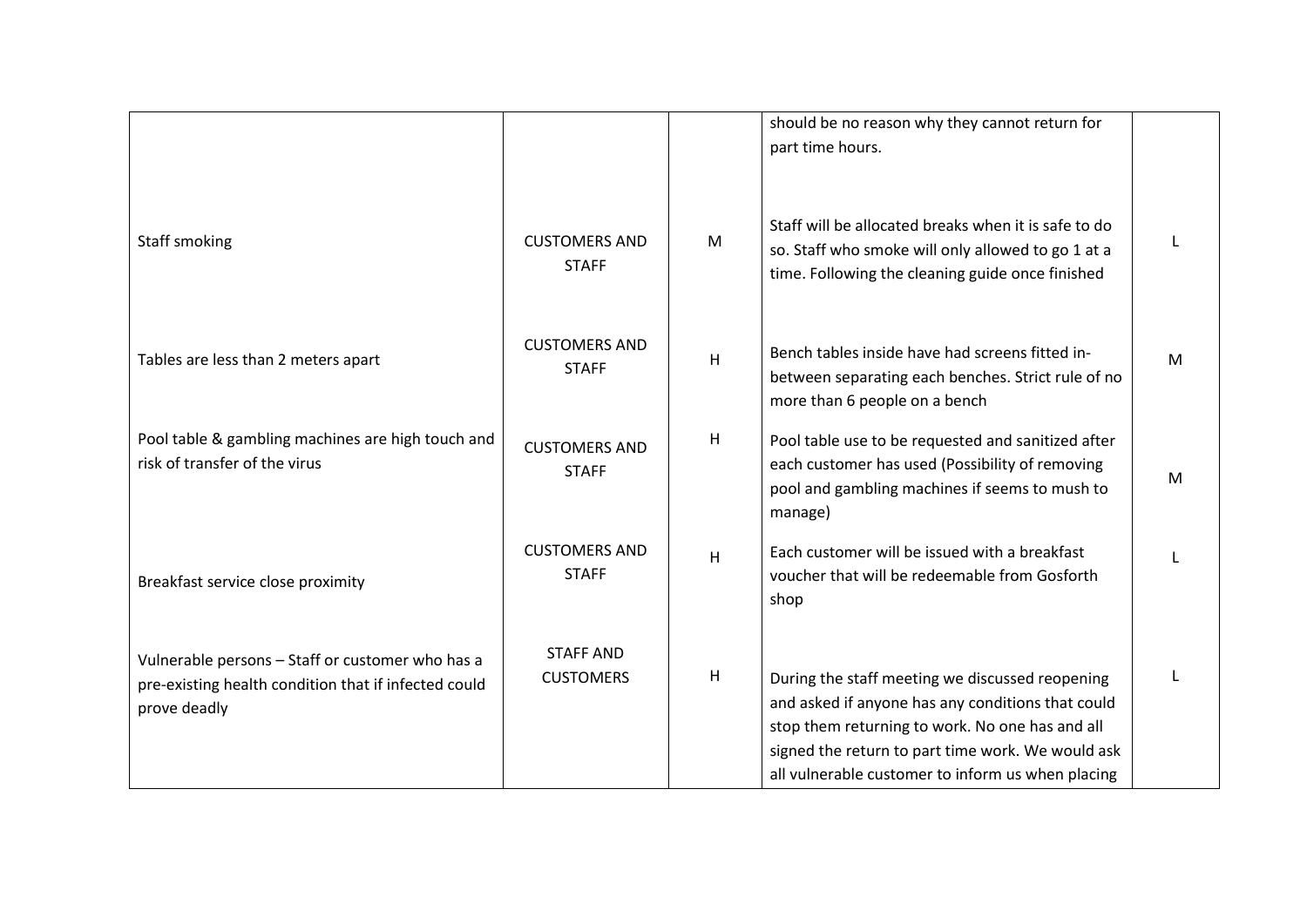| Taking customer details on entering the building &<br>GDRP storing those details safely             | <b>CUSTOMERS AND</b><br><b>WORKMEN</b> | M | and order so we can take the additional steps as<br>listed above.<br>Following the governments 'track and trace'<br>system we are required to take guests details in<br>case of an outbreak of covid if the guest refuses<br>we cannot force the guest. 1 staff member will<br>take details to stop transfer and these details will<br>be stored for 21 days under lock and key then<br>disposed of |  |
|-----------------------------------------------------------------------------------------------------|----------------------------------------|---|-----------------------------------------------------------------------------------------------------------------------------------------------------------------------------------------------------------------------------------------------------------------------------------------------------------------------------------------------------------------------------------------------------|--|
| Lion car park guests coming in close proximity to<br>each other when parking cards risk of transfer | STAFF, CUSTOMERS<br>& WORKMEN          | H | The back car park will remain closed to everyone<br>so guests using the outside facilities have been<br>'track and traced' and have been instructed of the<br>safety elements of being in our pub                                                                                                                                                                                                   |  |
| Cleaning chemicals might not kill the virus                                                         | STAFF, CUSTOMERS<br>& WORKMEN          | H | We are using Caterite chemicals - Swesan and<br>Cleano, Virobac these are both proven to kill the<br>virus. Other sanitizers and table cleaners will be<br>not be used                                                                                                                                                                                                                              |  |